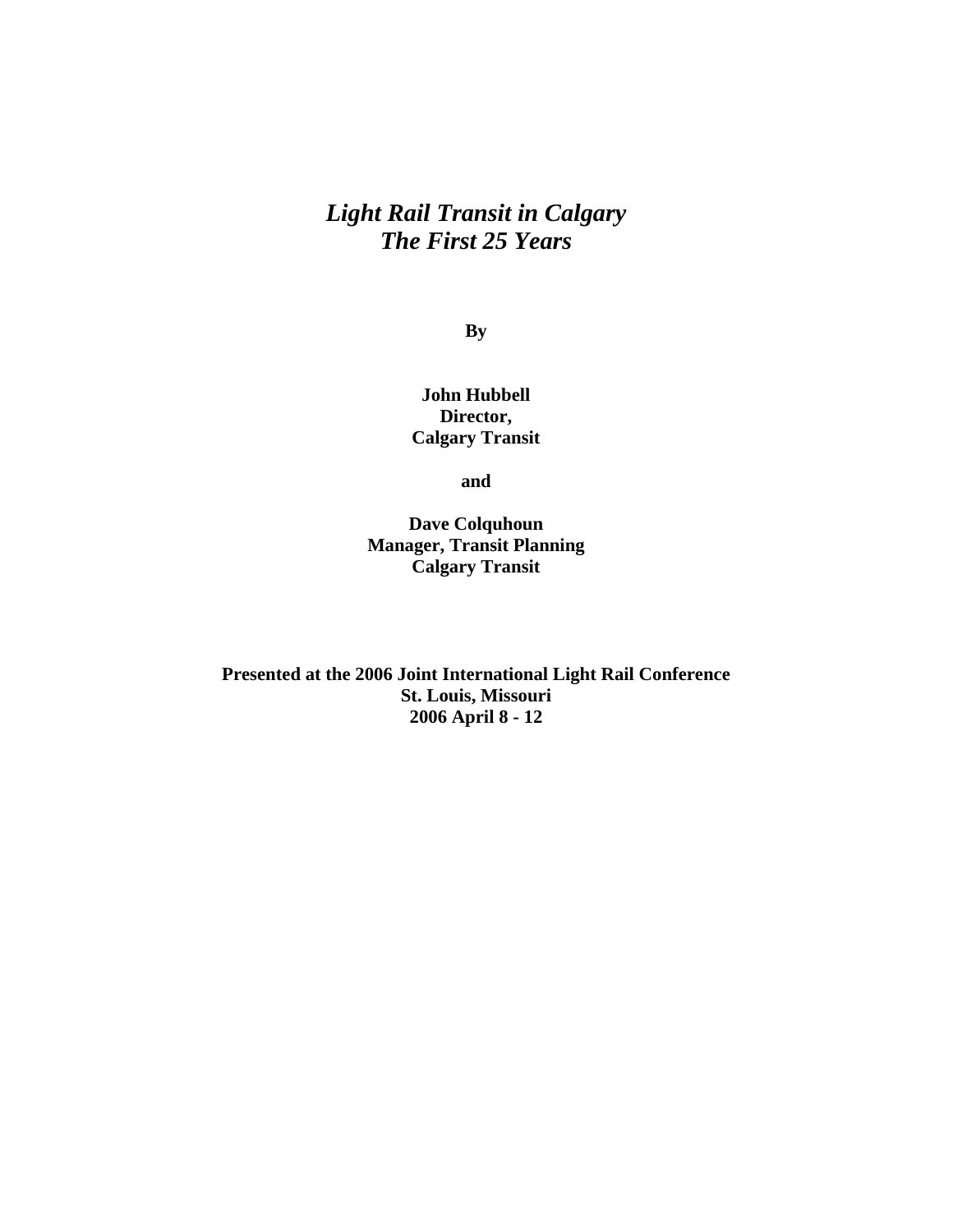## **LIGHT RAIL TRANSIT IN CALGARY – THE FIRST TWENTY-FIVE YEARS**

#### **ABSTRACT**

In the past 25 years, The City of Calgary has invested approximately \$1 billion (Canadian dollars) in developing a three leg, radial LRT system that is closely integrated with an extensive bus network. Currently, the LRT system consists of 42.1 km of double track, 116 light rail vehicles and carries over 220,000 boarding passengers each weekday.

 This paper will examine the impact of LRT on travel behaviour in Calgary and the planning and operational lessons learned over 25 years of operation. The lessons encompass systems planning and design, market segmentation and access mode planning, transit oriented development, and personal security, in addition to overall experience gained with LRT operations.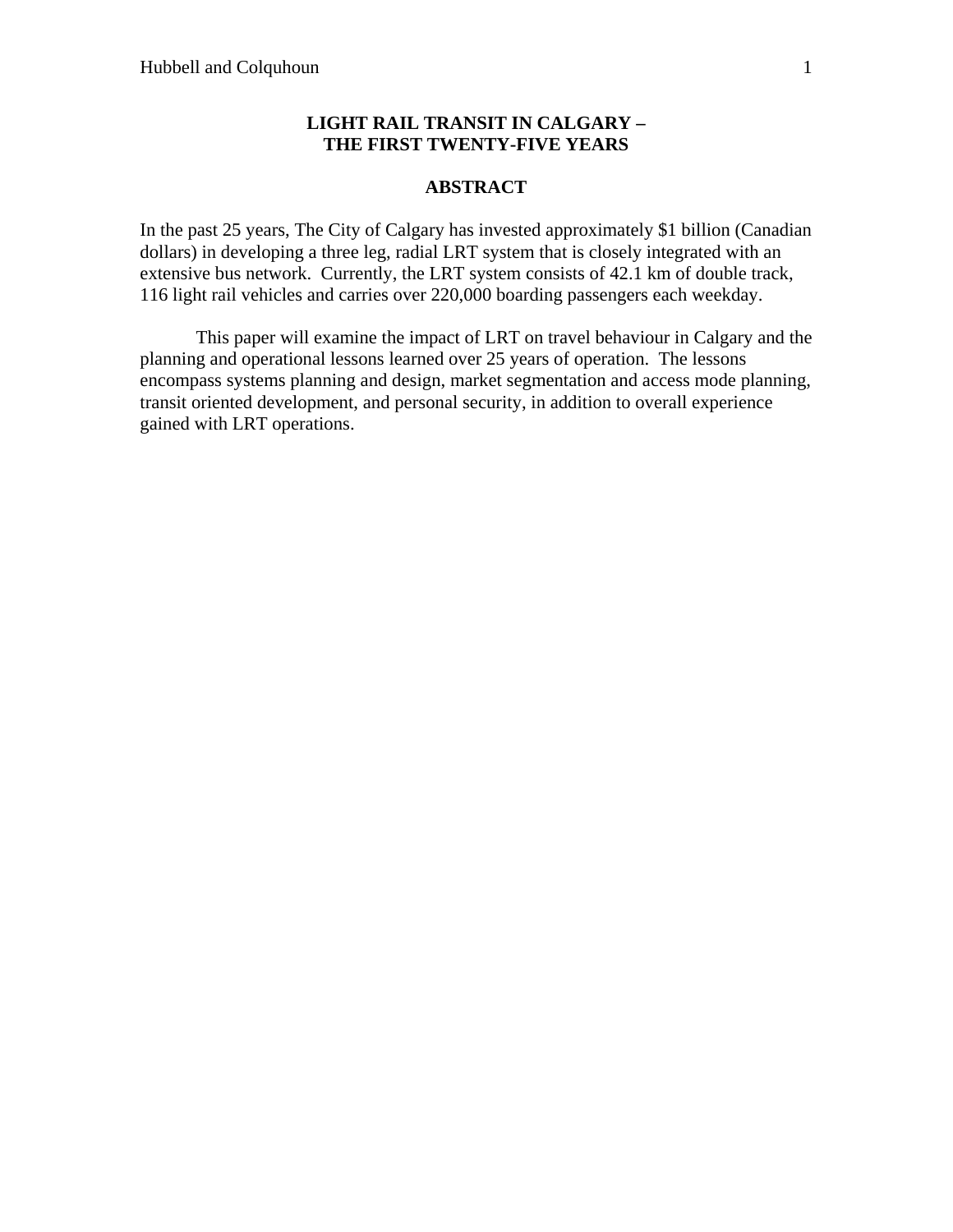#### **INTRODUCTION**

Calgary is Canada's fourth largest city with a population of approximately 1 million people. The city has a diversified, robust economy which is based on its position as the headquarters for Canada's energy industry, and as a growing business and financial centre and intermodal transportation hub within Western Canada. During the past decade, Calgary's population has increased by 23 percent while Calgary Transit annual ridership increased by nearly double this rate (45 percent) to over 82 million annual revenue trips. As a result of this rapid growth, existing LRT and bus services are operating near capacity during peak travel periods and The City of Calgary is embarking on a ten year, \$1 billion dollar capital investment program (Canadian dollars) to extend existing LRT lines and expand its LRT and bus fleet.

 It is projected that Calgary's population will grow to 1.25 million over the next 20 years because of its economic potential, geographic position and desirability as a place to live. In managing future growth, The City has committed to follow "smart growth" principles in its decision making processes to ensure its urban form and transportation system are sustainable from an environmental, social and economic perspective.

#### **Urban Form and Governance**

The urban form of Calgary's development is a concentrated city centre bounded on the north, west and south by a large crescent of low density residential suburbs. A band of industrial land extends along the east side of the city.

There is a distinct pattern of employment location in Calgary. Approximately 24 percent of city employment is located in the downtown, 34 percent in the east industrial area and 42 percent is distributed throughout the remainder of the city. Strategic policies have encouraged the concentration of employment in the downtown to support a high level of transit service. However, suburban development trends have created strong cross-city travel patterns between low density residential development on the west side of the city and industrial areas on the east side, which are difficult to serve efficiently with public transit service. With the limited number of expressway standard, east-west roads, cross-city traffic congestion is a problem for many Calgarians.

Calgary is a "uniCity" in the sense that it is an urbanized area surrounded by agricultural or country residential areas. This situation allows City Council to exercise almost complete control over its urban environment, including its transportation system. The consolidation of land use, roadway and transit planning functions within The City administration also facilitates the integration of transportation modes and coordination of land use and transportation planning decisions. These factors have contributed to the development of a successful, integrated LRT and bus system.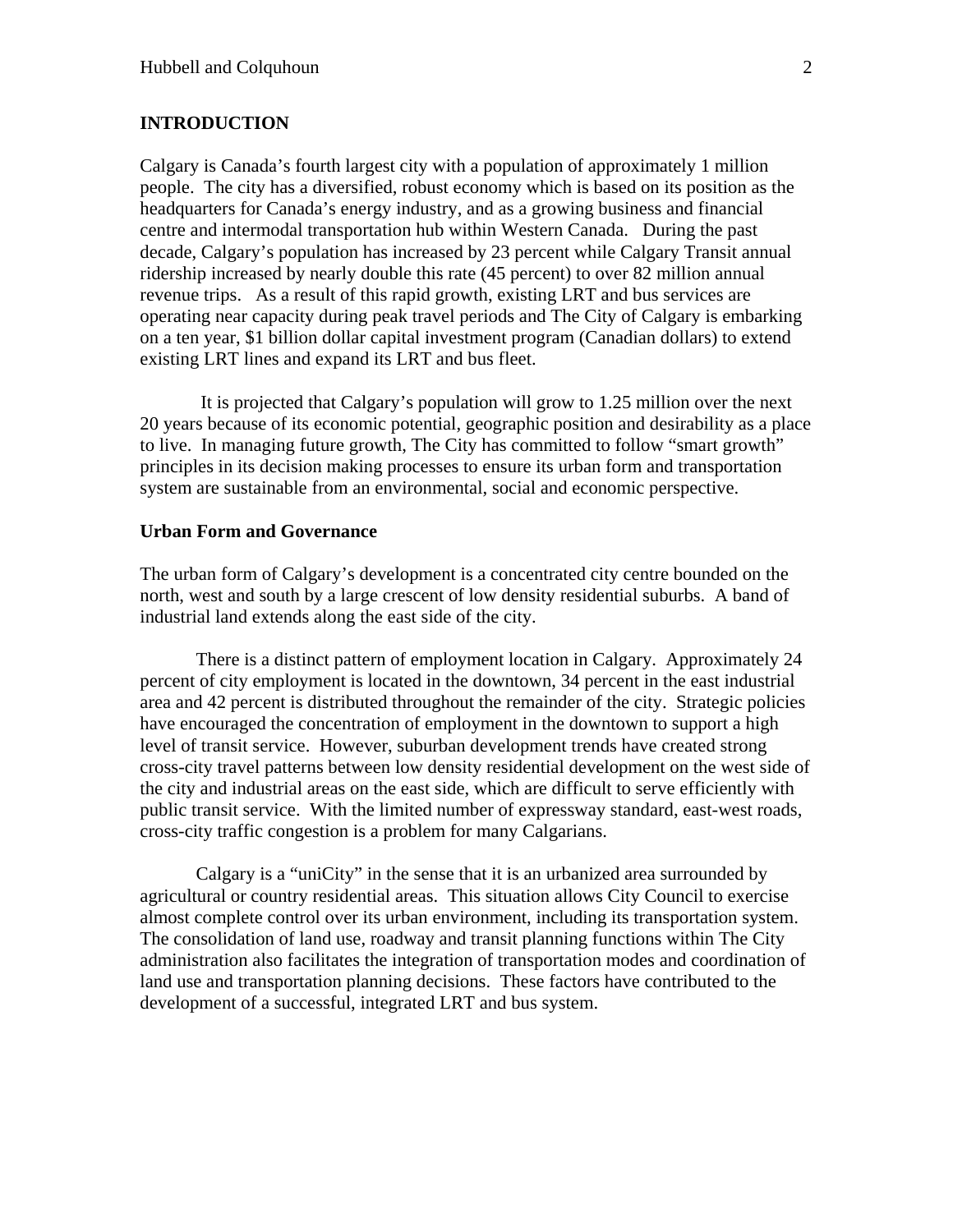#### **SYSTEM DEVELOPMENT**

#### **Discussion**

The concept of a balanced transportation strategy encompassing roads, transit, walking and cycling has provided the context for transportation planning in Calgary since the mid-1960s. Although the definition of "balance" has varied since the term was first introduced, the concept of utilizing each mode to its best advantage has remained constant over the years.

In 1968, the first comprehensive transportation plan was prepared for The City of Calgary, incorporating a balanced plan of freeways and four heavy rail transit lines that were to be implemented over the next 20 years *(1).* The proposed road plan included new freeways on the north and south sides of the Bow River and ten new river crossing bridges, most of which would connect directly into the downtown. The high priority rapid transit corridors in the south and northwest were approved in principle by City Council, which allowed protection of the right-of-way and commencement of land acquisition. However, components of the proposed freeway network plan quickly encountered strong public opposition.

In 1973, a report entitled "A Balanced Transportation Concept for The City of Calgary" was completed. Its primary function was to develop a policy combining and coordinating transportation improvements. A road construction program on a much smaller scale than envisioned in the 1968 plan was proposed. The report also recommended a change in direction of transit planning toward consideration of options for an intermediate capacity, rapid transit system. With a population of less than 470,000, it was concluded that Calgary could not support an extensive, grade separated rapid transit system. Instead, The City began to look more closely at the surface-running street car and light rail systems in Europe as a model for a implementing a higher capacity transit service in Calgary.

To position the city for eventual implementation of a rapid transit system, a new "Blue Arrow" express bus service was recommended, paralleling the proposed rapid transit lines. The Blue Arrow expresses included complimentary park and ride and feeder bus routes to mimic the characteristics of the future rapid transit system that was envisioned. Within the downtown, steps were taken to develop the centrally-located  $7<sup>th</sup>$ Avenue corridor as a future rapid transit route by increasing bus route density and augmenting bus throughput by implementing a peak period contra-flow bus lane in a oneway, mixed traffic operation. This action established a foundation for eventual conversion of  $7<sup>th</sup>$  Avenue to exclusive transit operation.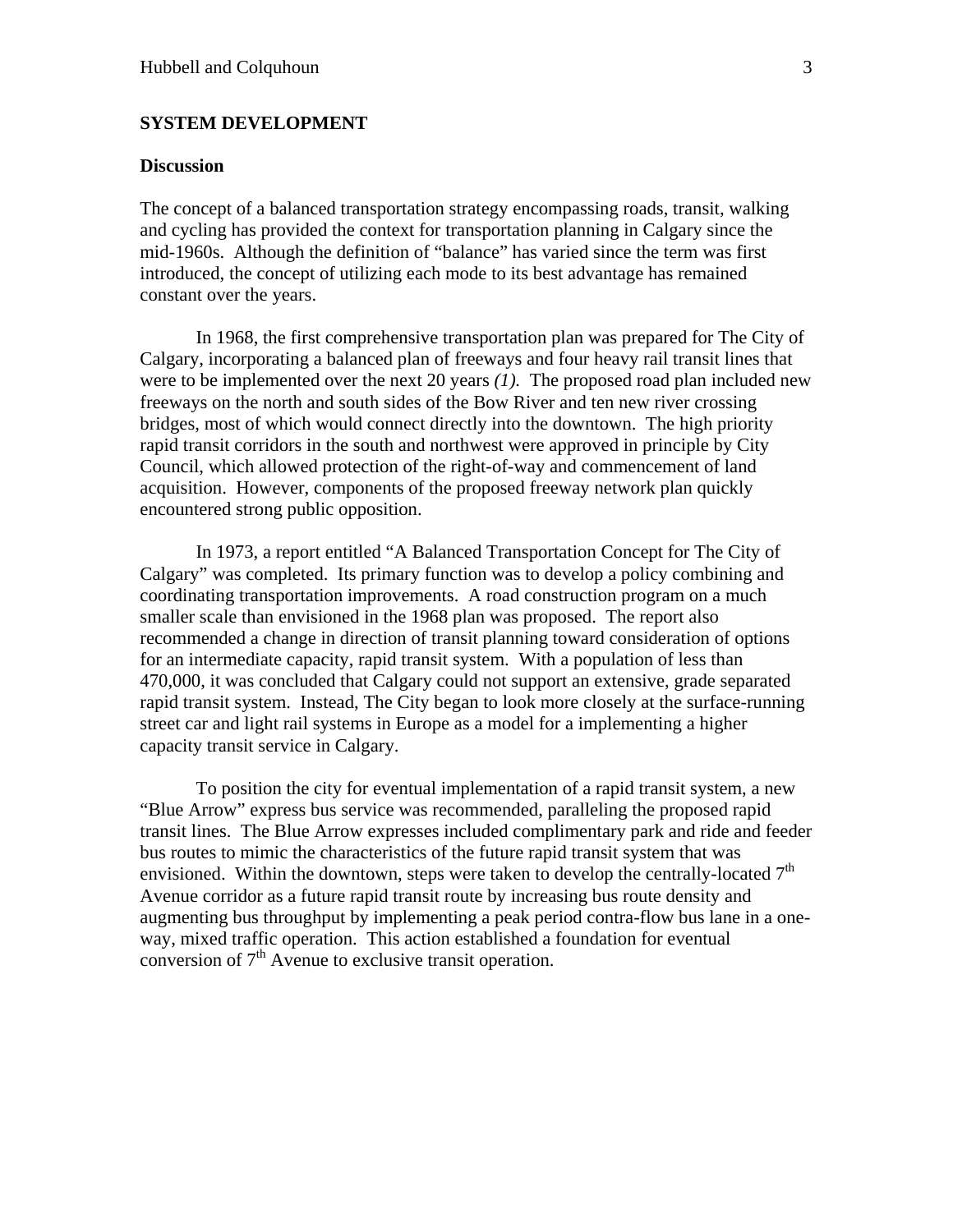Figure 1 illustrates the Blue Arrow Express system that was in place in 1981, prior to the implementation of LRT.

Between 1975 and 1977, several studies were undertaken to evaluate rapid transit options for Calgary and to analyze the impact of transit versus roadway expansion in south Calgary  $(2)(3)$ . The studies concluded that forecast growth in south Calgary could not be accommodated by road improvements alone and implementation of a high capacity transit service was essential. A detailed comparison of LRT versus curbside bus lanes and a dedicated busway was conducted for the south corridor. The analysis concluded that





the capital cost of a LRT and busway system would be similar but that LRT offered significant advantages over the other options in regard to speed and service reliability, reduced operating costs, impact on the downtown road system and urban environment, and ability to achieve a more compact urban form.

In 1976, City Council approved the LRT concept in principle, which included plans for a possible five-leg LRT network, and directed the Administration to proceed with functional planning for a south LRT line. However, following the 1976 municipal election, the new City Council requested that an independent review be undertaken to verify the appropriateness and costs of LRT in the south corridor. This review endorsed the construction of the proposed south LRT line. As a result, City Council in 1977 gave approval to proceed with the implementation of LRT.

The initial 12.9 km (7.7 mi) south LRT line, extending from Anderson Road to downtown, opened for revenue service in 1981 May, on schedule and within budget, and soon achieved its forecast ridership target of 40,000 boarding passengers per day. Based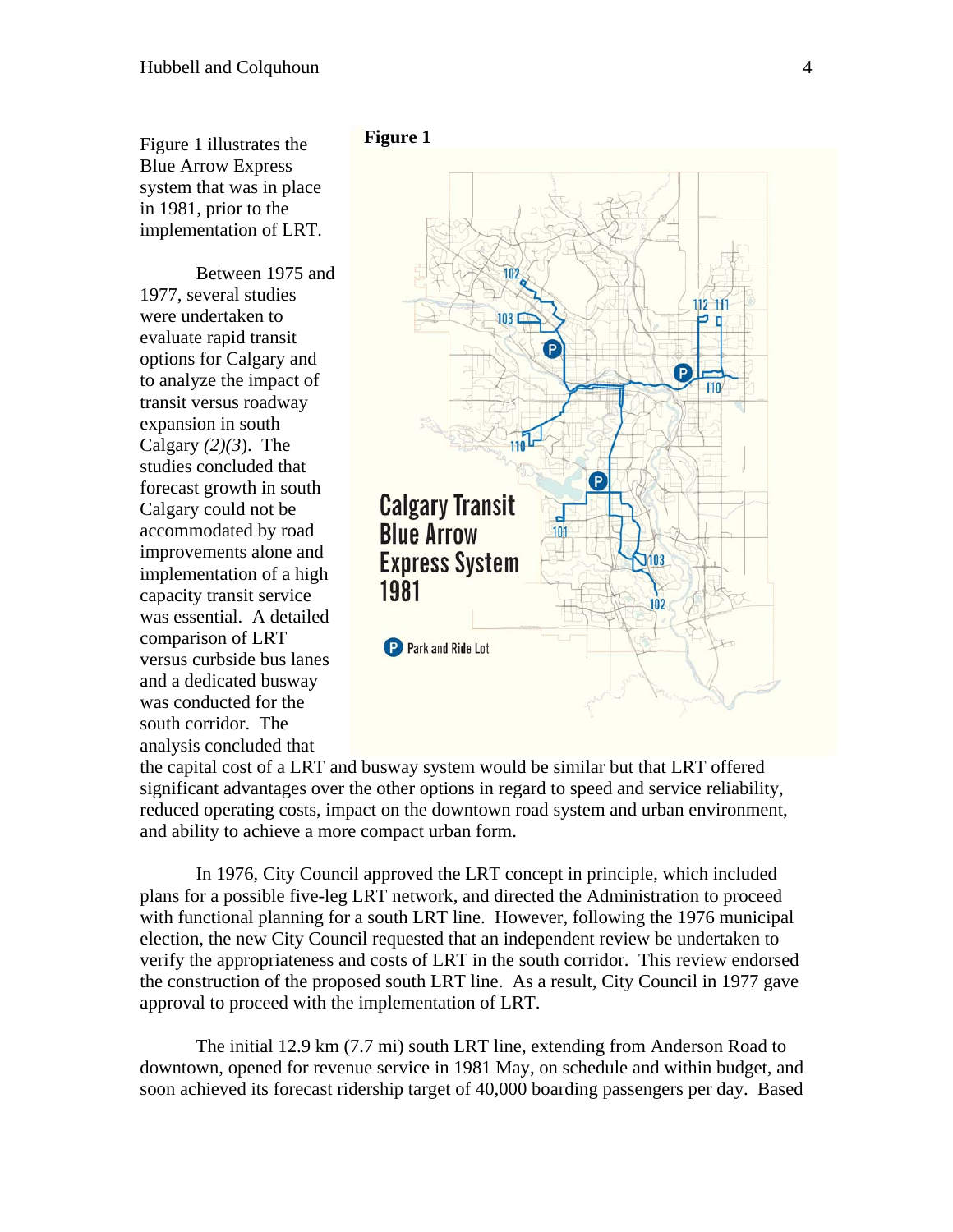on the positive ridership results and strong public acceptance of the LRT concept, City Council directed that planning studies be undertaken to finalize the route for the second priority LRT leg which would serve two major post-secondary education institutions and communities in northwest Calgary. However, significant public opposition was encountered in regard to the recommended LRT alignment through the inner-city community of Sunnyside, located immediately north of downtown. While extensive community consultation on this issue was taking place, implementation priority was shifted to the northeast line whose right-of-way had been protected in the median of arterial roadways planned in this area. The 9.8 km (5.9 mi) northeast line opened in 1985, sharing a downtown section with the south line.

The impending 1988 Winter Olympics gave impetus to resolving community opposition to the northwest line, which served important venues at the University and McMahon Stadium for the games. The 5.8 km (3.5 mi) line was opened in 1987 and connected to the south line. A further 0.8 km (0.6 mi) extension of the northwest line to Brentwood opened in 1990, providing improved terminal connections and park and ride facilities.

Following 1990, plans for further LRT expansion were suspended for a nearly a decade as a result of an economic downtown and reduction in urban funding grants from The Province of Alberta. However, a new cycle of strong population growth in the mid-1990s resulted in significant growth in roadway and transit use and increased public perception of the need for investment in new transportation infrastructure. In 2000, The Province of Alberta agreed to allocate 5 cents per litre from the existing Provincial tax collected on gas and diesel fuel consumed in Calgary toward new transportation infrastructure. This new funding enabled The City to revive its LRT expansion program by approving a multi-phase extension of the south LRT line to Fish Creek-Lacombe Station (2001) and Somerset-Bridlewood Station (2004) and Dalhousie Station in the northwest (2003).

The resulting LRT system which is in place today consists of two lines – south to northwest (Somerset to Dalhousie) and northeast (Whitehorn to downtown) (see Figure 2). Over the past decade, LRT ridership has increased by 120 percent to over 220,000 weekday boarding passengers (611 boarding passengers per revenue operating hour), including 25,000 passengers within the downtown free-fare zone on  $7<sup>th</sup>$  Avenue.

 In 2004, The Province of Alberta announced a new Alberta Municipal Infrastructure Program worth \$886 million over five years for The City of Calgary. City Council has determined that 70 percent of this funding (\$620 million) will be allocated to transportation infrastructure upgrades in Calgary. As well, the Government of Canada has introduced a new Gas Tax Fund for "environmentally sustainable" urban infrastructure totaling \$141 million and an additional \$48 in special funding for transit projects in Calgary. When this new investment is combined with other funding sources such as the Provincial fuel tax, City parking revenue, developer funded acreage assessments for new suburban growth, and City debt financing, \$1.8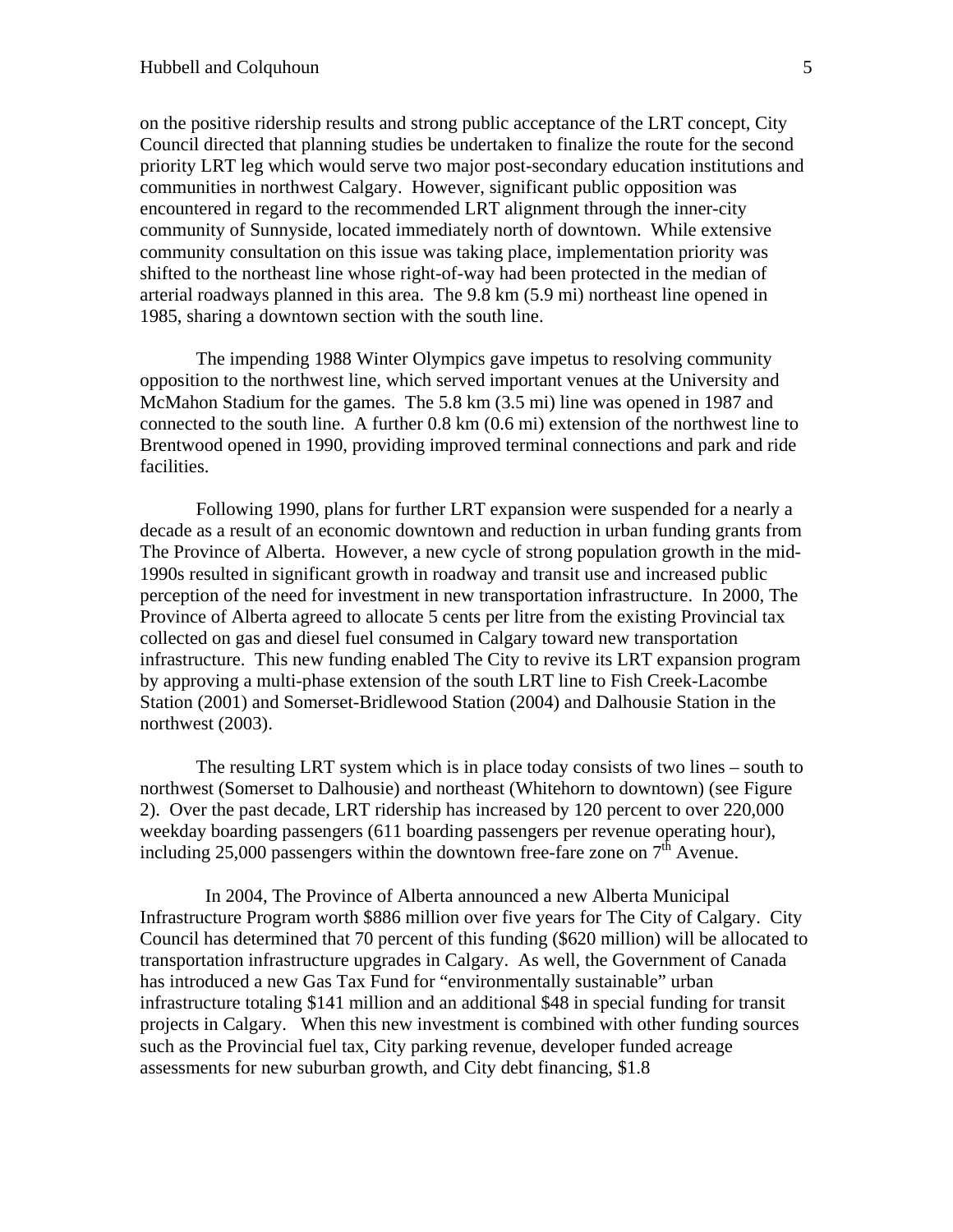## **Figure 2**

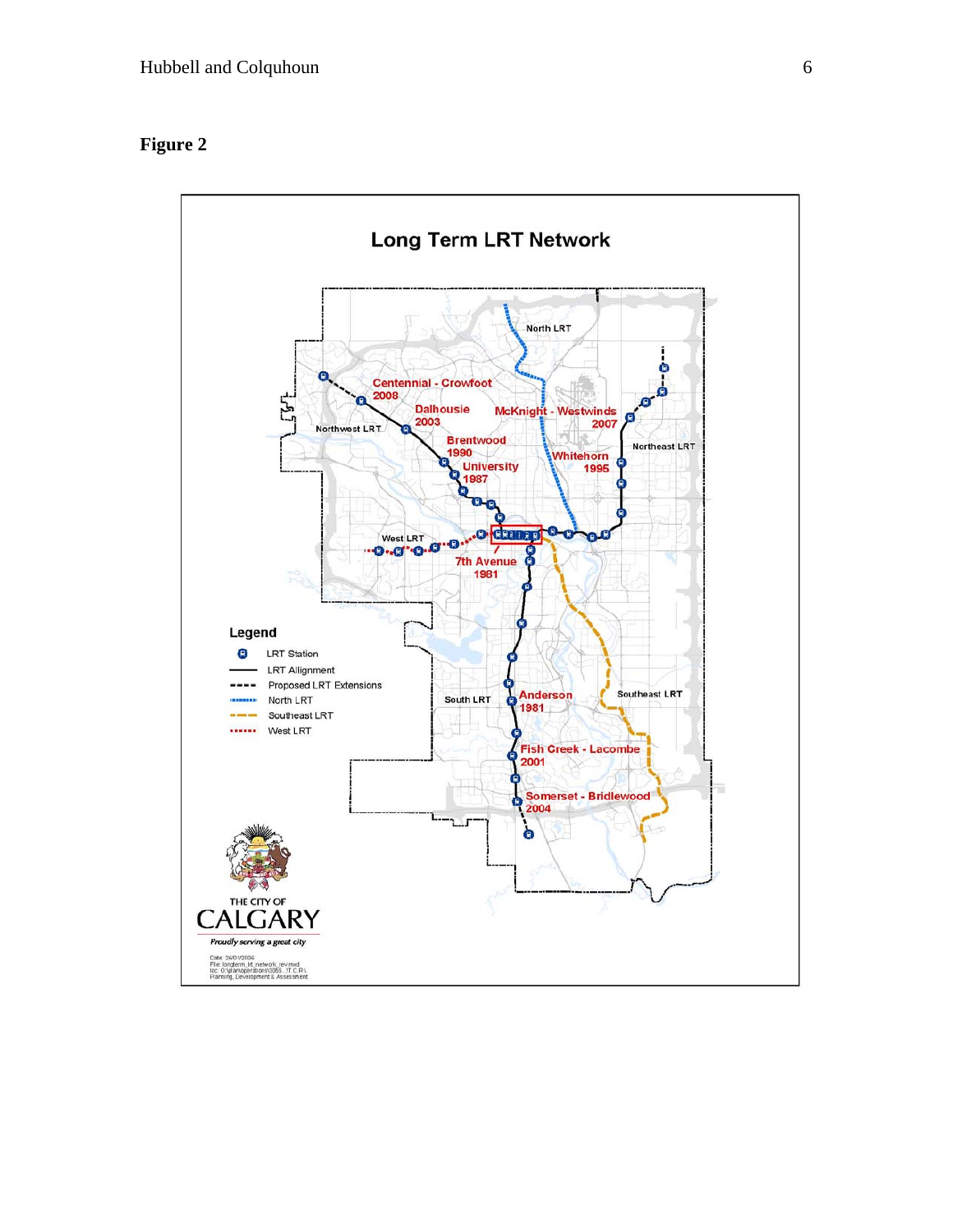billion in funding will be available for new transportation infrastructure in Calgary over the next decade.

One of the key policies of the Calgary Transportation Plan is that "The City investment in transit and roads will be approximately equivalent." The proposed city capital budget for 2006 to 2015 includes 47 percent funding for roads and 53 percent funding for transit. The approved transit investment strategy includes plans to accelerate completion of the primary LRT network by extending the northeast line to McKnight-Westwinds Station (2007) and the northwest LRT line to Centennial-Crowfoot Station (2008). Additional investments are planned to commence expansion of the LRT platforms to accommodate four-car train operation, construct a new LRT maintenance facility, expand the LRT fleet by 40 percent (40 cars) and the bus fleet by 42 percent (330 buses).

Recent planning studies *(4) (5)* have identified that a network of six LRT lines will be necessary to accommodate a future city population of 1.5 million. A conceptual representation of this network is presented in Figure 2.

#### **Lessons Learned**

- 1. **Find Champions**. Strong and consistent support from senior administration and politicians is essential to long term success. Elected officials must be made aware of the benefits of investing in public transit and develop budget guidelines for appropriate funding levels for roads and transit expansion. Effective stakeholder engagement is essential to build and maintain public support for transit investment.
- 2. **Build the Right Project**. Develop "rock solid" ridership and cost estimates and choose the appropriate transit technology. Calgary Transit has accurately estimated LRT ridership by drawing on experience with the "Blue Arrow" Expresses, which formed a prototype for the LRT service. Realistic ridership estimates have been based on output from The City's regional transportation model and experience with earlier LRT extensions. Strict adherence to a philosophy of using basic, proven technology (e.g., LRT cars are without automated diagnostics, automated passenger counting, air conditioning) and utilitarian design (e.g., primarily surface operation) has minimized the cost and risks associated with system development and has enabled the LRT extensions to be delivered on time and within budget.
- 3. **Build the Project Right**. Adhere to your vision for LRT development and take advantage of LRT design flexibility by developing surface operations wherever possible. Work with Traffic Engineers to integrate surface LRT operations within road rights-of-way and determine an appropriate level of transit priority for your LRT system. A comprehensive, integrated approach to transportation and land use planning, which Calgary has achieved through "uniCity" governance and administration, is critical to the success of LRT.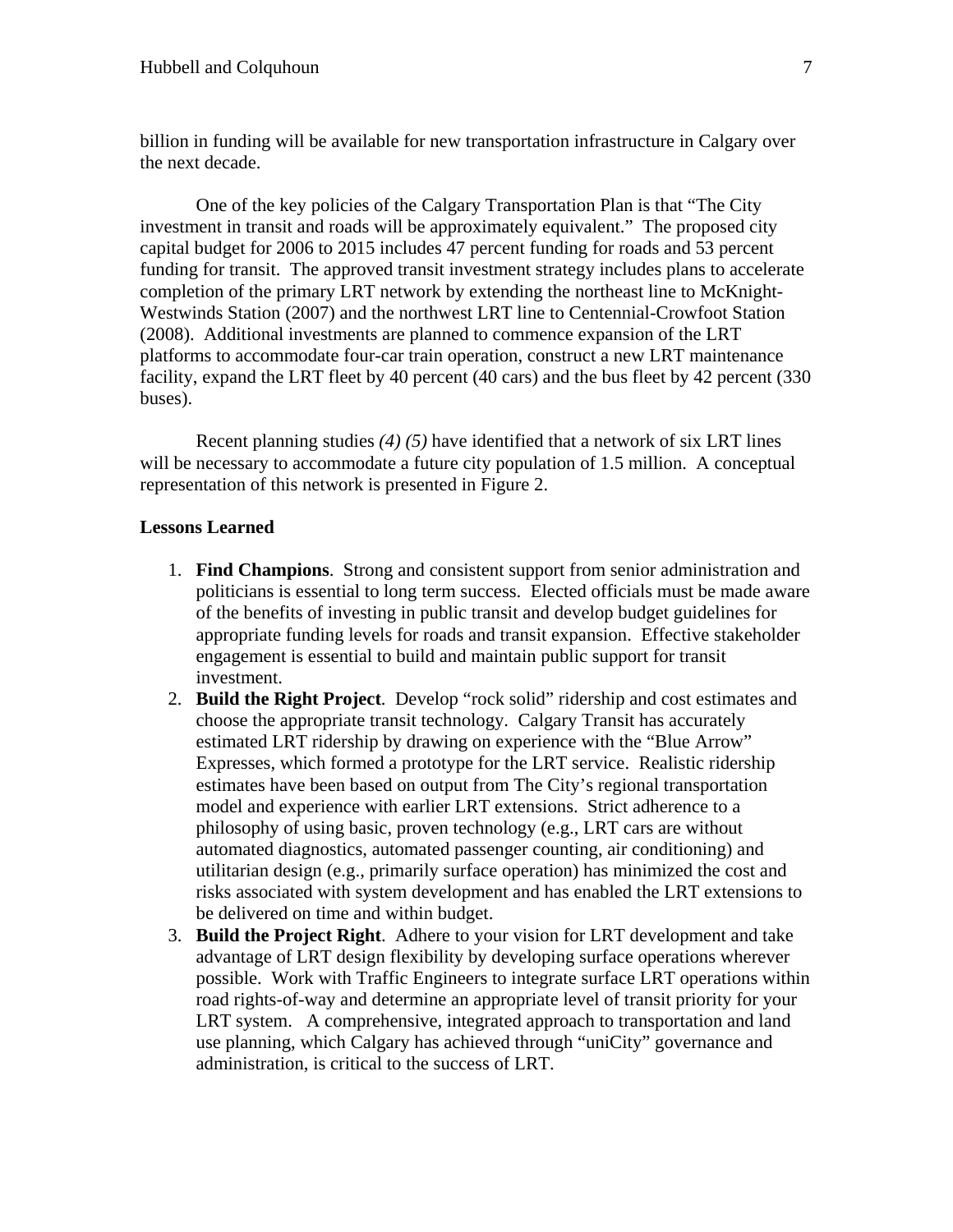- 4. **Identify and protect future land requirements.** Long range plans should be developed to protect LRT right-of-way, including station areas and land for park and ride, feeder bus facilities and TOD development.
- 5. **Develop the Corridor Concept.** Use express buses or Bus Rapid Transit and park and ride to develop ridership in future LRT corridors.
- 6. **Think 50 to 100 Years Ahead.** Design, construct and maintain vehicles and infrastructure in consideration of life cycle expectations. Understand the logistics and impact of system maintenance and expansion during current operations.
- **7. Strategic Operating and Staffing Decisions.** Understand that the skill sets and interests of planners, designers and builders are fundamentally different than operators and maintainers. Create separate position classifications and seniority for LRT and bus operators and mechanics. Minimize dependence on performing maintenance and system expansion during non-revenue hours. Learn to conduct right-of-way maintenance work under traffic.

#### **TRANSIT ORIENTED DEVELOPMENT (TOD)**

The City of Calgary has adopted many policies that relate to transportation choices, transit use, quality of life and urban form. The Calgary Plan (1998), Calgary Transportation Plan (1995), Sustainable Suburbs Study (1995), Transit Friendly Design Guidelines (1995) and Transit Oriented Development Guidelines (2004) contain policy directions to encourage transit use, make optimal use of transit infrastructure and improve the quality of the urban environment.

The focus of many of Calgary's land use policies over the past 20 years has been to preserve the downtown's unique role as a major employment centre and to attract new high density residential development within the downtown and within close walking distance of LRT stations and major bus corridors. In response to growing traffic congestion, The City has incorporated direction in its strategic land use and transportation policy plans to encourage a shift in the location new suburban employment from the east to the west side of the city and existing and proposed LRT stations. This strategy is aimed at moving jobs closer to residential areas and decreasing commute distances, encouraging greater use of walking, cycling and transit for work trips, and making more efficient use of the off-peak direction of travel on transit and roadways.

#### **Performance of Downtown TOD Policies**

Calgary has a well-defined, intensively developed downtown incorporating 120,000 jobs, 12,000 residences, 32 million sq. ft. of office space, plus hotels and retail spaces, within only 3.6 km<sup>2</sup> (approximately  $1.\overline{4}$  mi<sup>2</sup>).

Calgary's present transportation policies are designed to alter the modal split in favour of public transit, with the long term objective of accommodating 50 percent of downtown work travel by LRT and bus services. The cornerstone of the policies for downtown transportation is the gradual reduction in the availability of long term parking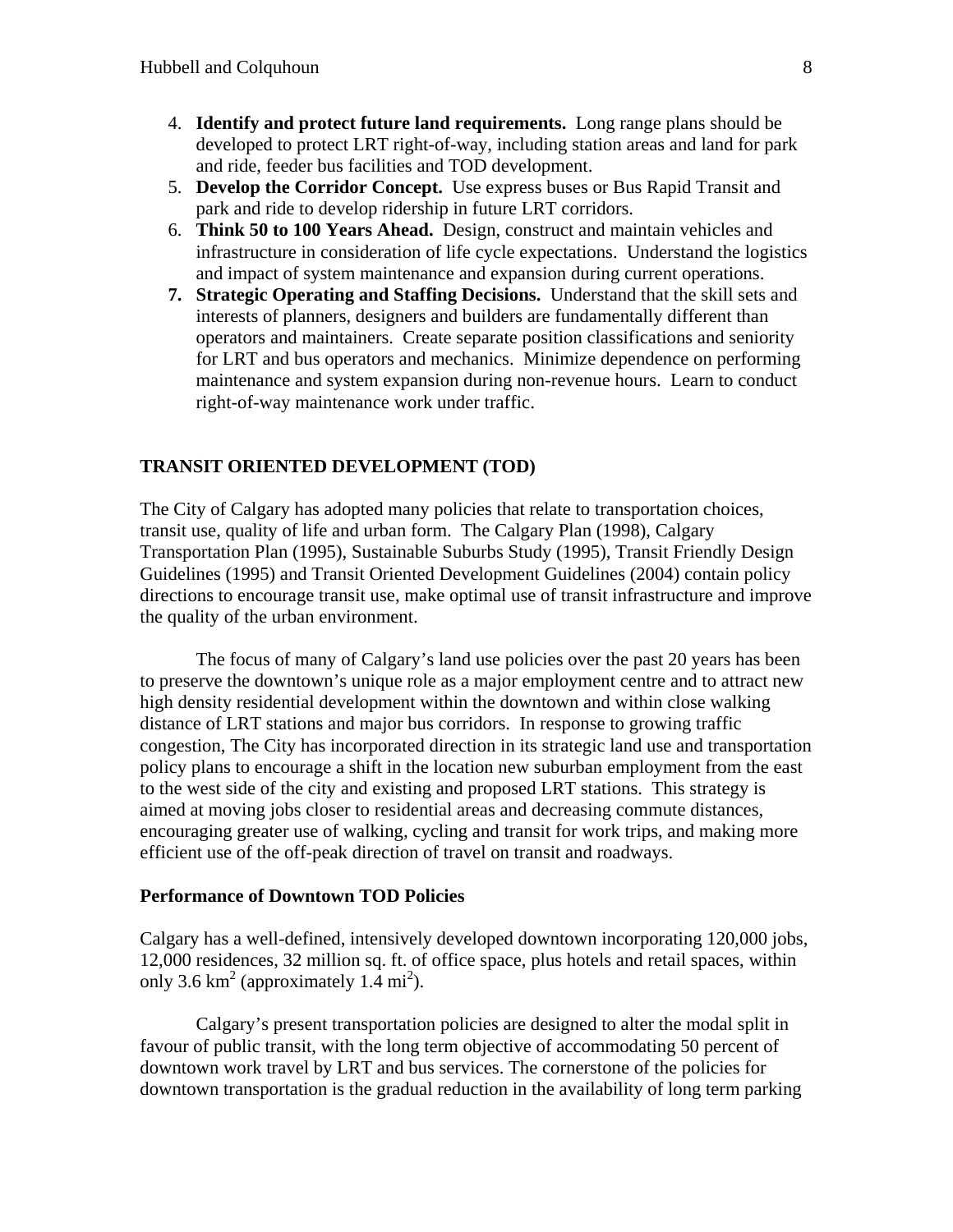relative to downtown growth. The current Land Use Bylaw requirements for office buildings specify one parking stall per  $140 \text{ m}^2$  (1,500 ft<sup>2</sup>) of net floor area. For the downtown core area, which has restricted vehicular access because of the  $7<sup>th</sup>$  Avenue LRT corridor and restricted road access on the  $8<sup>th</sup>$  Avenue pedestrian mall, The City has a cash-in-lieu program of on-site parking. The Calgary Parking Authority, operated by The City, uses funds collected through this program to construct parking structures in designated corridors on the periphery of the downtown core. These structures are connected to the office and retail core by an extensive, elevated walkway system known locally as the Plus 15 network.

 Figure 3 summarizes the changes in parking supply, employment, and modal split to the downtown between 1964 and 2004. The total number of long term parking stalls has continued to decline in relation to downtown employment growth, which has increased monthly parking costs to an average of \$250 – the highest rate in Canada. The interaction of downtown parking policies with strategic decisions to expand LRT and bus service instead of expanding downtown road access has resulted in a significant increase in the transit modal split from 37 percent in 1996 to over 42 percent in 2005. There has also been an increase in walking and cycling to downtown with the construction of new high density residential development within and close to downtown and both transit passengers and auto drivers are traveling before and after the peak hours. All these changes enabled the downtown workforce to grow by 18,000 jobs since 1992 without building any new roads into downtown.



#### **Figure 3**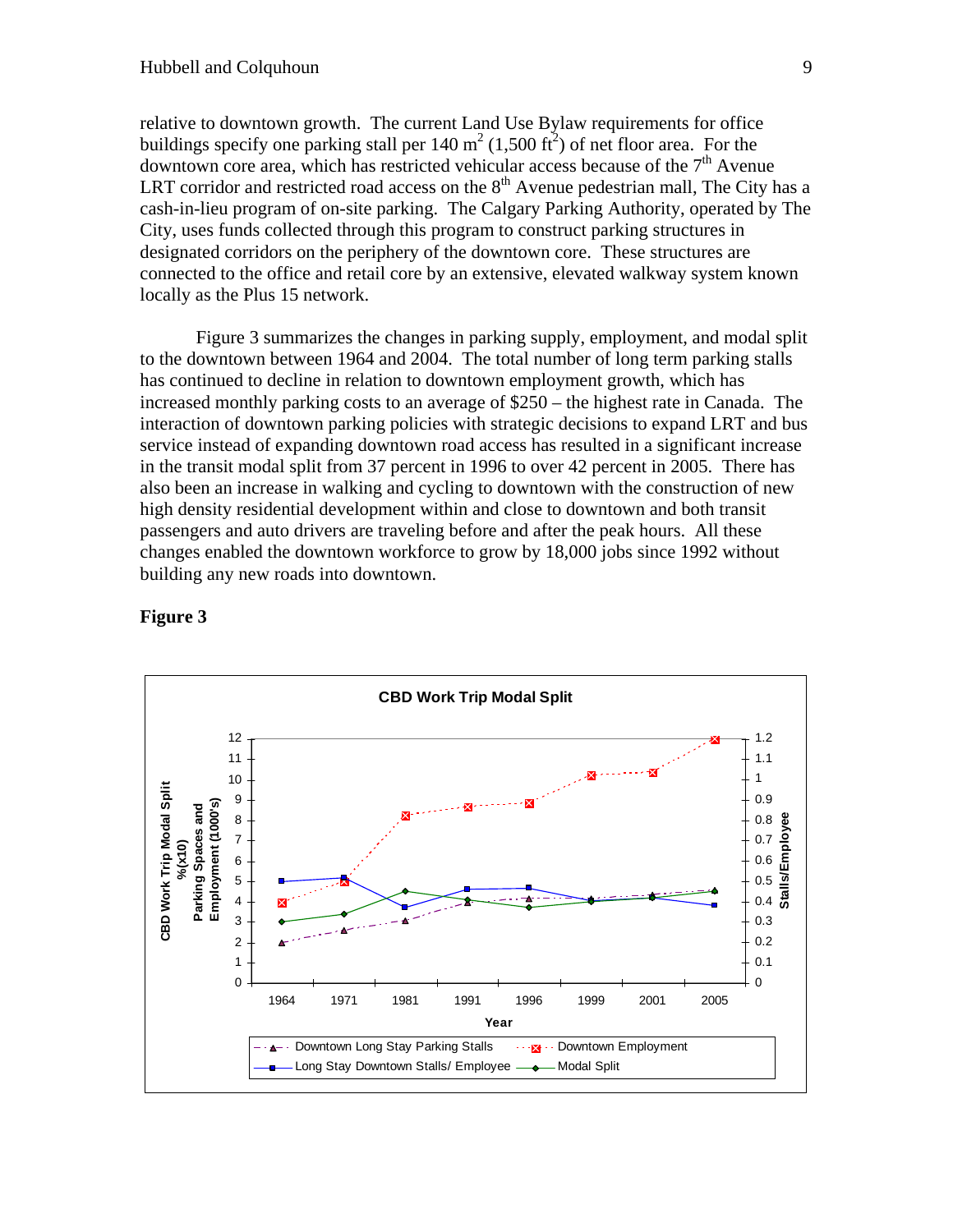Figure 4 illustrates the 25 year growth trend in LRT system ridership. Over the past decade, LRT ridership has increased from 33.1 million to 52.6 million annual boarding passengers (+59 percent). Current weekday LRT ridership has surpassed 220,000 boarding passengers day. On average, the three LRT lines carry 130,000 people in, out and through the downtown, about 17,000 in the peak hour alone. Since the inception of LRT service, each new LRT line or LRT extension has produced a 15 to 20 percent increase in corridor ridership, resulting from the diversion of previous auto drivers to transit. Annual LRT boardings per track km. have increased from 1 million to 1.2 million since 1995. Further ridership growth is constrained by system capacity limitations; however, 33 new cars have been ordered to address this problem.

Currently, the average hourly operating cost of LRT is approximately \$163, including operating, maintenance and utility costs. With an average of 600 boarding passengers per revenue operating hour, the average cost per LRT passenger is only \$0.27. In comparison, the average cost per bus passenger boarding is approximately \$1.50, or almost six times the cost of carrying an LRT passenger.



## **Figure 4**

## **Performance of Suburban TOD Policies**

In contrast to its experience with downtown TOD policies, The City has had mixed success in its efforts to shift the location of new suburban employment to proposed employment centres and promote more compact development in new suburban communities.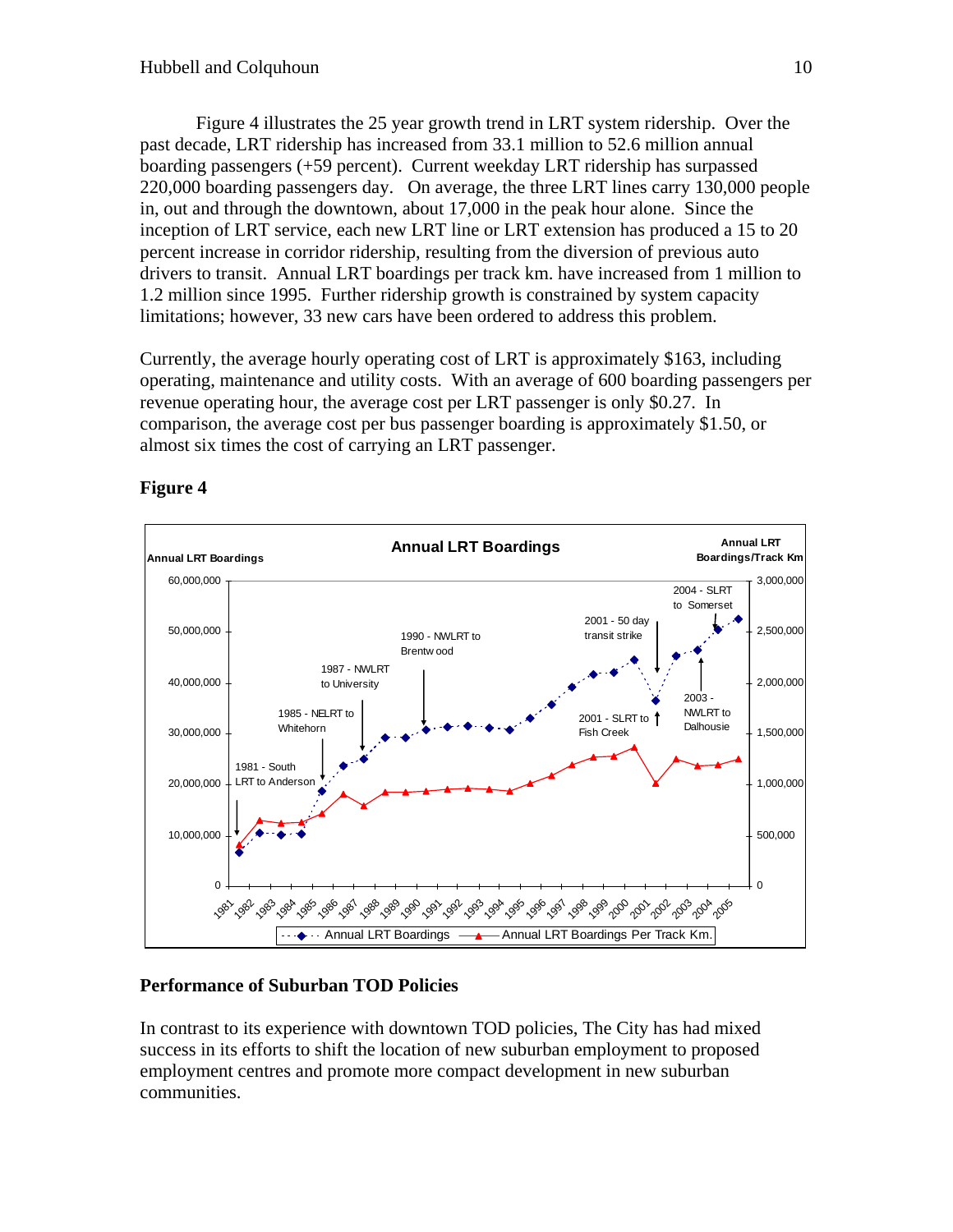Major employment centres which were identified in the 1995 Calgary Transportation Plan in the south and northwest are now fully developed as "big box" retail areas with little or no office space (see Figure 5). The recent job growth numbers show that employment growth continues to be focused on the east side of the city, which is exacerbating east-west roadway congestion.

Some positive trends have been seen in regard to new residential development. In the past five years, approximately one-third of all new housing starts in Calgary have been multi-family. While new suburban home development continues to be primarily single-family homes, approximately half of new multi-family housing starts have occurred in new communities. As a result, most communities are achieving the approved minimum density targets of six to eight units per acre and some developers are seeking approval to increase the density

ranges.

Some high density residential, office and retail development has occurred adjacent to existing LRT stations at Lions Park (northwest) , Stampede/Elton (South), Southland (South) and Franklin (Northeast). However, expectations of substantial new developments at the LRT stations have not been achieved and developer interest in pursuing TOD at the stations has only recently started to gain momentum as traffic congestion increases and citizens start to recognize the value of living and working close to the LRT system. The limited success achieved to date in achieving new employment centres and TOD at LRT Stations is due in part to the lack of an implementation strategy. For example, The City was presented with a opportunity in the mid-1990s to acquire property for an employment centre in south Calgary but declined due to reluctance to front-end the cost



#### **Figure 5**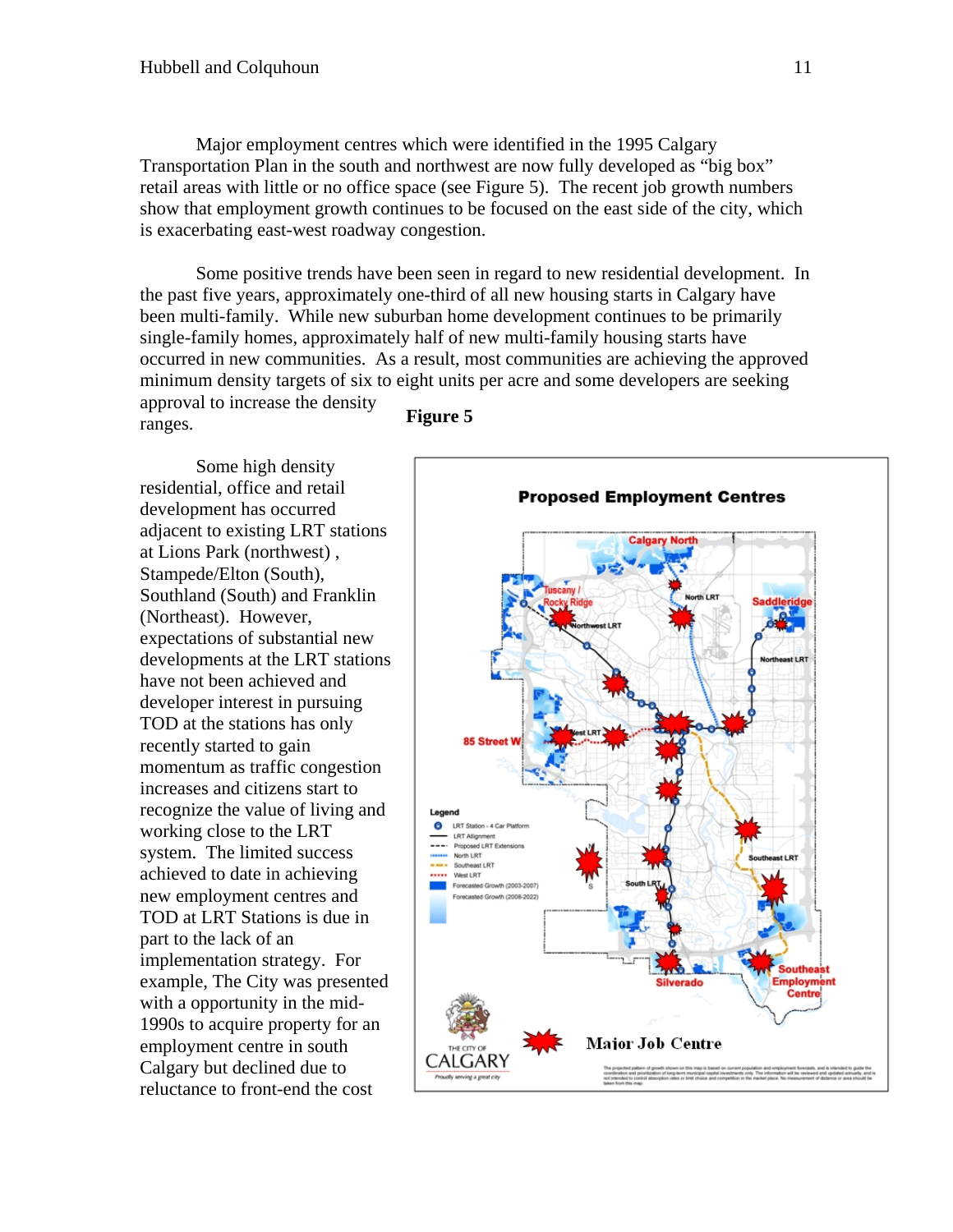of land acquisition and hold it until a market for higher density developed. Other opportunities have been lost due to market dynamics, which have created an immediate demand for retail development in areas that were identified as employment centres. Public opposition to higher density land uses adjacent to established residential areas has also eliminated opportunities for higher density development in some areas.

Fortunately, The City has learned from this experience and is planning or undertaking new TOD developments by utilizing some of its own land holdings in LRT station areas. One such development is "The Bridges", which will occupy a 37 ac. (15 ha) site adjacent to Bridgeland/Memorial Station, providing up to 1,500 new residential units as well as new retail and office uses. The City is also partnering with Provincial and Federal Government and the development industry to revitalize the east end of downtown, adjacent to the LRT system, through strategic use of city-owned land and Tax Increment Funding development fees. Other city properties located adjacent to several of the south LRT stations (i.e., Heritage, Anderson, Fish Creek-Lacombe and Shawnessy) will also be marketed for mixed-use TOD in the near future. The City has also prepared reports on TOD best practices and development guidelines to guide development and educate the public and elected officials of the benefits of intensifying land uses adjacent to the LRT stations *(6) (7).*

## **Lessons Learned**

- 1. **Plan an integrated policy solution**. Develop integrated land use, development (TOD), road, parking and transit policies. LRT has had a positive impact on increasing the modal split for downtown work travel when supportive policies are working together to manage the supply of long term downtown parking, road capacity and transit service.
- 2. **Achievement of TOD requires political commitment and collaboration with private sector developers.** Proactive land acquisition and land banking by The City can facilitate development or protect future options for employment centres. In most cases, developed land uses are very long term, therefore, the cumulative impact of incremental, poor land use decisions is significant. It is critical that cities show leadership in supporting TOD by locating some of its business functions in these developments, expediting approval of TOD and consideration of financial incentives (i.e., business tax breaks for TOD tenants, Tax Increment Financing).

## **SYSTEM DESIGN AND OPERATIONS**

Calgary's LRT system currently consists of 42.1 km (26.3 mi) of double track, of which 87 percent is surface operation, 5 percent is on grade-separated bridges and 8 percent is underground. Surface LRT operations have been adapted to operate in city streets (e.g., downtown Calgary), within an existing railway corridor (e.g., the south corridor), in the median of an expressway and major arterial roadway (e.g., the northeast and northwest corridor), and within existing communities and educational institutions on an exclusive right-of-way or parallel to existing local streets (e.g., the northwest corridor).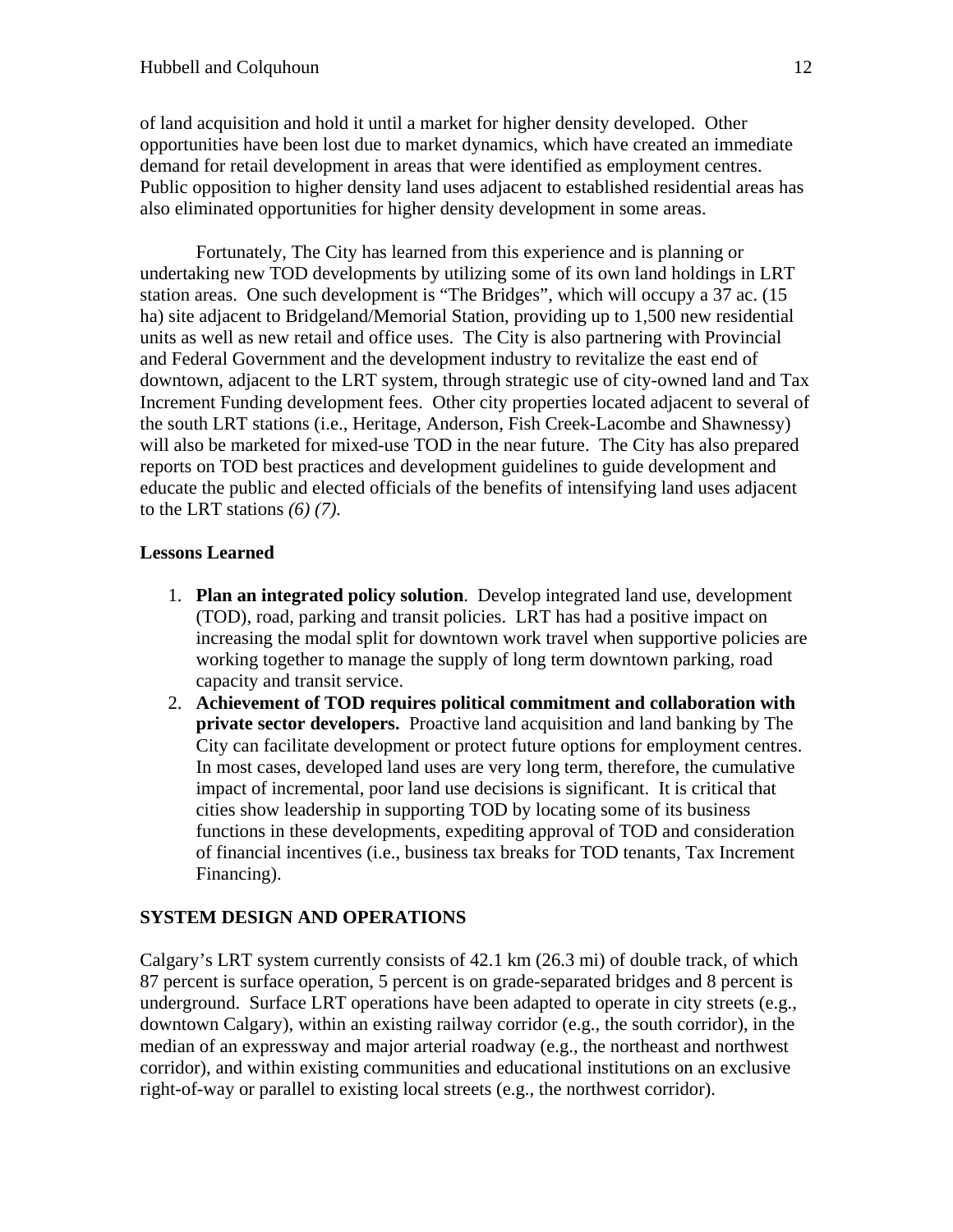Outside the downtown, train movements are controlled by an automatic block signal (ABS) system that allows only one train to occupy each section of track. At grade level crossings outside the downtown, trains pre-empt the normal operation of traffic signals to allow uninterrupted movement between stations. Grade level roadway and pedestrian crossings are protected by LRT gates, bells, flashing lights, pedestrian crosswalk heads and gates, which is consistent with leading safety measures. Currently, the gate warning time is about 22 seconds, with an additional 10 to 15 seconds for the gates to ascend and the warning lights and bells to turn off. In the northeast corridor, the operation of the traffic signals at the 10 grade level intersection crossings on  $36<sup>th</sup>$  Street is designed so that preempted traffic movements (e.g., north and south left turns) are reserviced if a preset green time has not been met once the train clears the intersection. The maximum operating speed of trains along  $36<sup>th</sup>$  Street is 80 km/h, whereas the posted roadway speed is 60 km/hr.

Within the downtown, the LRT operates along the  $7<sup>th</sup>$  Avenue transit corridor, in a line-of-sight operation, with buses and emergency vehicles. The maximum LRT operating speed on  $7<sup>th</sup>$  Avenue is 40 km/hr. Cross-street traffic and train and bus movements are controlled by conventional traffic signals which operate in a 90 second fixed-time cycle, which allows sufficient time for trains to stop and unload at a platform and travel to the next station. This operation facilitates the movement of trains between stations on  $7<sup>th</sup>$  Avenue in synchronization with other traffic signals located throughout the downtown.

#### **Transit Safety**

Providing a safe journey for our customers is the number one priority of Calgary Transit. Each weekday, there are nearly 500,000 individual boardings on Calgary Transit's 828 buses and 116 LRT cars. To deliver customers to their destinations, Calgary Transit buses travel over 140,000 kilometers on city streets each day, stopping at some of the more than 5,000 bus stops. LRT cars travel over 12,000 kilometers daily to serve passengers traveling between the 36 stations.

Calgary Transit has a rigorous program aimed at accident prevention and investigation. Reporting of all accidents is a requirement of all staff. Reports are completed each time that a transit vehicle makes contact with another vehicle, pedestrian or object. Passenger injuries (mostly trips, slips and falls while boarding or alighting) are recorded.

The following table provides information on the rate of reported vehicle and pedestrian accidents. The rates of vehicle collisions per million kilometers of travel and the number of passenger injuries per million boardings are very low. It should be noted that these data do not segregate accidents or injuries by severity. In general, the safety record of the LRT system is more favourable than bus.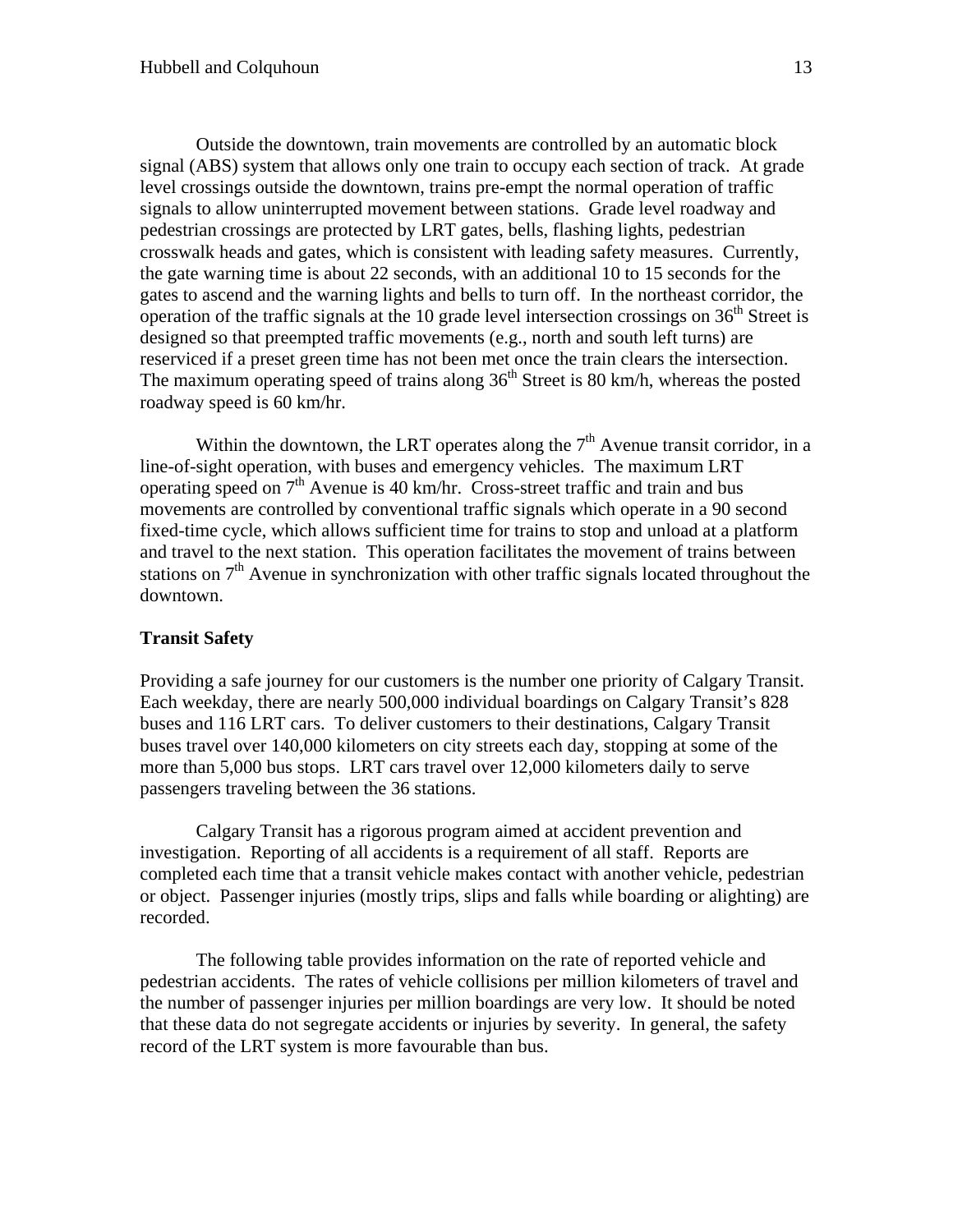|                                        | 1995 | 2005 |
|----------------------------------------|------|------|
| <b>Collisions per million km</b>       |      |      |
| <b>Bus Collisions</b>                  | 23.0 | 17.8 |
| <b>LRT</b> Collisions                  | 11.3 | 10.3 |
| <b>Passenger Accidents per million</b> |      |      |
| boardings                              |      |      |
| <b>Bus Passenger Accidents</b>         | 5.6  | 1.6  |
| <b>LRT</b> Passenger Accidents         | .40  | 0.06 |

## **Table 1 – Calgary Transit LRT and Bus Collisions and Passenger Accidents**

#### **Lessons Learned**

- **1. Surface LRT operations can be safely and effectively integrated within city streets by using conventional traffic, pedestrian and railway controls.**
- **2. LRT signal pre-emption in arterial streets provides reduced transit travel time without compromising roadway safety.**
- 3. **LRT is safer than bus.** On the basis of Calgary Transit's experience, LRT vehicle collision and passenger accident rates are significantly lower than those for the bus system.
- **4. Systems fail Manage failure.** Design your LRT system with replacement in mind and embrace formal asset management principles as soon as possible. Five to ten year forecasts of resources necessary to ensure stable infrastructure are mandatory for good management of the system. Key maintenance people should be in place during the system design and construction stages. Numerous design and construction deficiencies can be avoided with this approach. In Calgary's operating and weather environment, the need for major infrastructure replacement increased exponentially during the 20 to 25 year age window. Good ride quality and wear characteristics in the LRT environment demand track tolerances well beyond those in the typical mainline heavy rail environment. Track designers and constructors with bona fide LRT experience should be engaged in design and construction, wherever possible. Locate facing point switches and bi-directional interlocked signaling to facilitate maintenance and failure management.

## **STATION DESIGN**

The experience gained from construction and operation of each of the LRT lines has resulted in changes in the scale and design of Calgary's LRT stations.

The initial south LRT line included six center-load stations which can be accessed by enclosed stairways and a single set of escalators at the north end of the platforms. No provision was made in the station design for elevators or ramp facilities to accommodate persons with disabilities.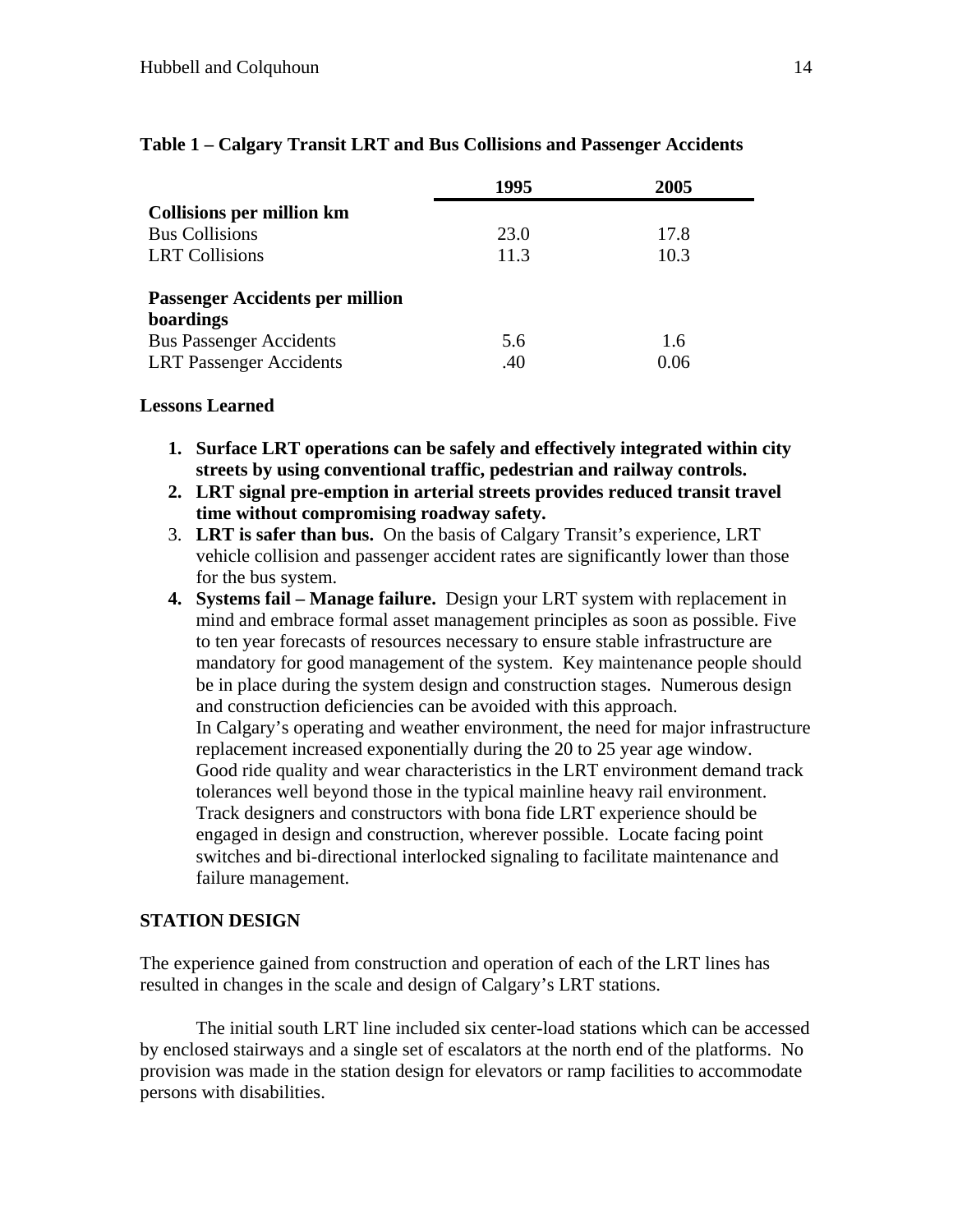The design of the northeast LRT leg incorporates the LRT tracks in the median of an expressway and a major arterial roadway. The seven center-load stations on this line are fed by overhead pedestrian bridges which are accessible by stairways and ramps. An elevator, two escalators and stairway are provided in the station to accommodate access between the fare processing area and the LRT platform. Access to the platforms incorporates alternate end loading at successive stations. Placement of the access points at opposite ends of alternate platforms improved the evenness of passenger loads in the three-car train sets, resulting in better equipment utilization and passenger comfort compared with the same end-loading pattern on the south LRT.

The design of the northwest LRT line incorporates several sections of incommunity track alignment parallel within and parallel to local residential streets and presented an opportunity to design low scale "local stations" with grade-level pedestrian access crossing both the inbound and outbound tracks to the platforms. Each station reflects the local character of the community in scale, design and materials. To accommodate customer access, railway signals, staggered pedestrian bedstead barriers and pedestrian gates are used. Large signs warn customers to look both ways for approaching trains.

The low scale platform design and grade-level pedestrian access provide significantly improved customer access in relation to the other station designs. Positive customer feedback led Calgary Transit to incorporate new at grade crossings at each of the south LRT platforms to improve accessibility. For safety reasons, the new pedestrian crossings allow pedestrians to cross the southbound track only, in front of the stop position for trains. Pedestrian access is controlled by railway signals and staggered bedstead railings.

Similar grade-level connections have been incorporated at several new LRT platforms. For safety reasons, Calgary Transit encourages the practice of allowing gradelevel crossings of both tracks in front of a station platform to avoid conflicts between pedestrians and approaching trains or staggering the location of side-load stations to provide connections at the stop position between the platforms.

## **Lessons Learned**

- **1. Minimize station access time where possible with grade level access to stations.**
- **2. Integrate the scale and design of stations with adjacent land uses.**
- **3. Design to the highest barrier-free accessibility standards possible.**
- **4. Invest time, effort and funds to ensure the station design function well, is intuitive, understandable and creates a "significant place" in the community from a customer perspective.**
- **5. Alternate end loading should be incorporated at successive centre-load stations to balance customer loads between cars in the train consist and achieve more efficient use of available capacity.**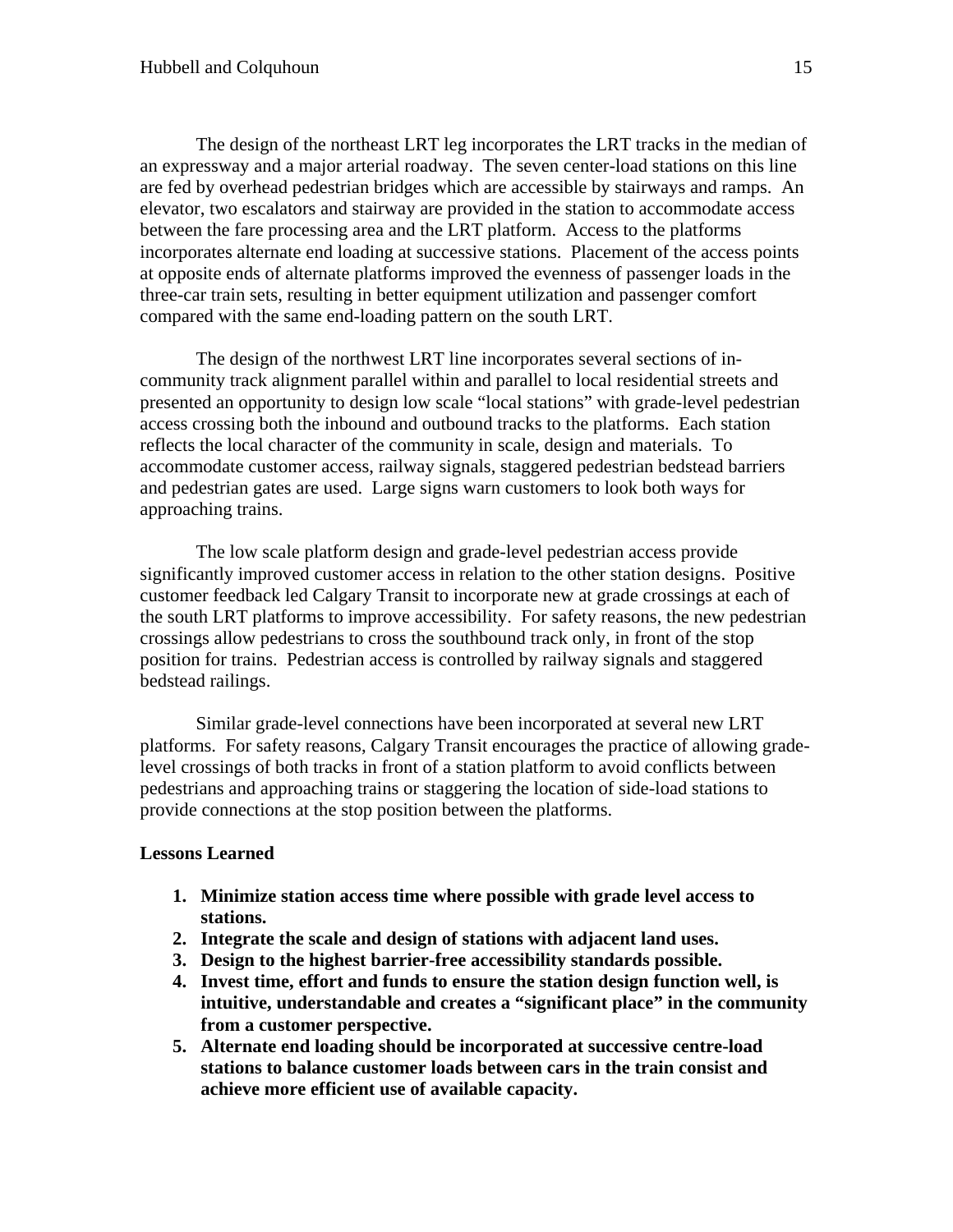**6. Manage customer confidence by using Crime Prevention through Environmental Design (CPTED) principles, visible security presence, security monitoring equipment, lighting, good information and positive messaging to manage customer confidence.** 

## **ACCESS MODE PLANNING**

Access mode planning for Calgary's LRT system accommodates a comprehensive range of access modes (i.e, walking, cycling, auto, feeder bus); however, first priority is given to ensuring effective integration of feeder bus networks with the LRT. At suburban LRT stations, over 50 percent of customers typically access the station by feeder bus. Together, the LRT system and connecting feeder bus network form a highly integrated system which services the demand for downtown work trips and cross-town travel to suburban employment, educational and shopping destinations.

To allow reasonable opportunities for private vehicle access to the LRT stations, park and ride and auto passenger drop-off facilities are provided at suburban stations. The amount of parking provided at LRT stations is set to comply with established policies which specify that 15 to 20 percent of projected ridership be accommodate by the park and ride access mode. The calculation of park and ride demand considers the number of residents living within the catchment area of the station; the number of transit trips made external to the community by the residents, the percent of transit trips which access the station by auto and the efficiency of the parking lot. External parking demand generated by residents outside of Calgary is also considered. Currently there are a total of 11,200 park and ride stalls at 17 stations throughout the LRT system, with an estimated overall utilization rate of 95 percent.

The actual calculation for park and ride demand is based on the following formula:

|                | Park and Ride Catchment Population - based on full build-out           |
|----------------|------------------------------------------------------------------------|
| $X$ 0.35       | Transit Trip Generation Rate – each resident is estimated to make      |
|                | 0.35 trips per weekday                                                 |
| $X$ 0.8        | External Trips – 80 percent of trips will leave community              |
| $X$ 0.5        | <u>One-way Travel Factor</u> – one stall is required for round trip    |
| $X$ 0.15 – 0.2 | <u>Park and Ride Access Share – 15</u> to 20 percent will use park and |
|                | ride                                                                   |
| /1.2           | Auto Occupancy Factor – on average there will be 1.2 persons per       |
|                | auto using park and ride                                               |
| /0.95          | Parking Lot Efficiency Factor – some stalls may not be available       |
|                | due to poor parking                                                    |
| /1.2           | Stall Turnover Rate – stalls may have more than single use per         |
|                | day.                                                                   |

#### Park and Ride Demand =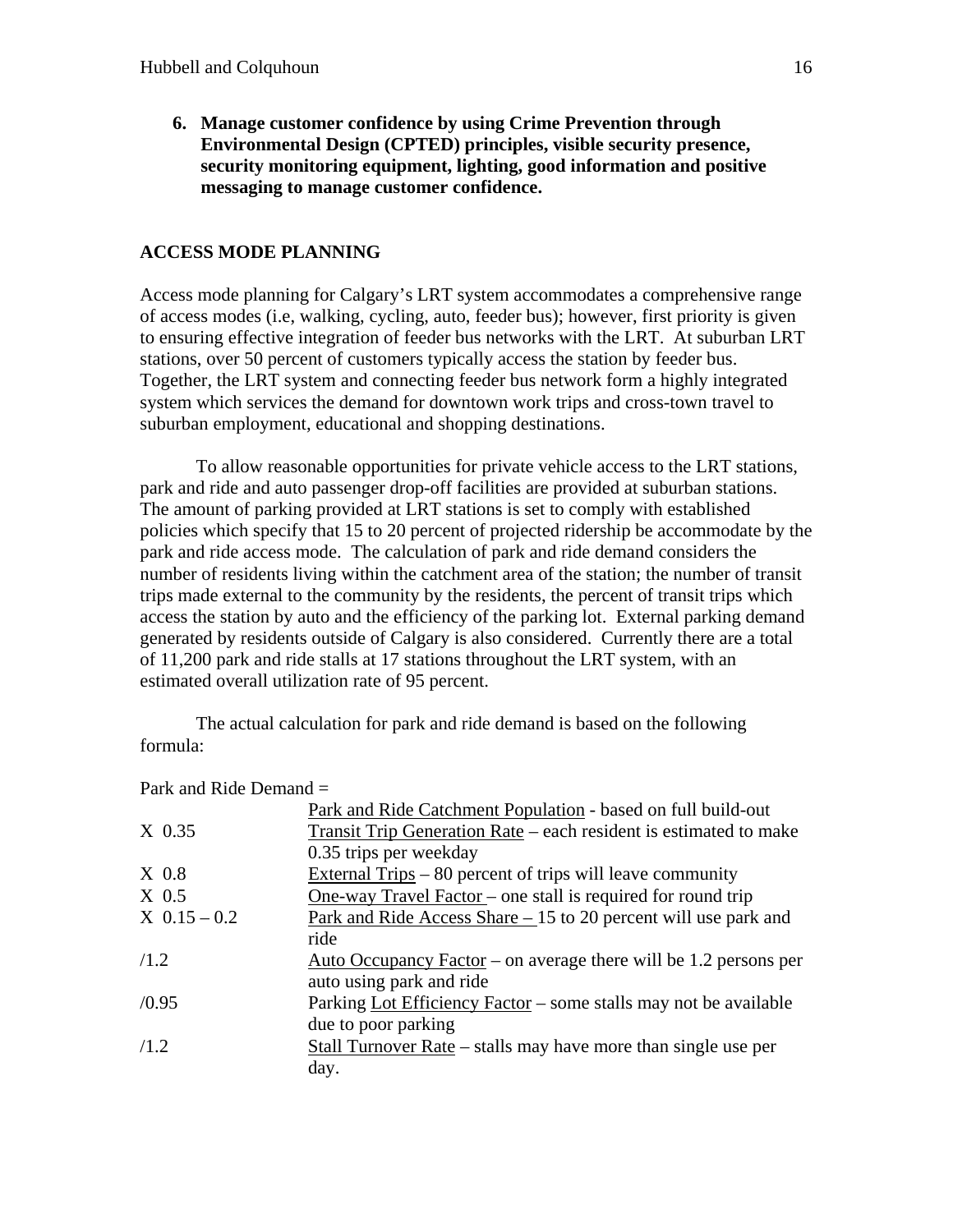It is acknowledged that at some LRT stations that there is greater demand for parking than the amount supplied. However, attempting to satisfy this demand would be prohibitively expensive, consume significant land area that could be better used for TOD and contribute to traffic issues in adjacent communities. As well, increased parking supply would result in reduced demand for feeder bus service. This would increase the financial support needed to sustain bus routes that serve non-LRT travel to local destinations such as school and shopping activities.

## **Lessons Learned:**

- **1. Plan to accommodate a full range of access modes walking, cycling, feeder bus, private auto and taxi.**
- 2. **Good feeder bus service is critical to LRT success.** Integration of LRT and bus service enhances the potential of the system to attract downtown and cross-town work trips and non-work travel to suburban destinations.

## **CONCLUSION**

The first 25 years of LRT development and operations in Calgary have been a significant public transit success story, and the next 25 years will focus on life cycle maintenance of the fleet and infrastructure, and expanding the role of LRT in Calgary.

LRT has become the backbone of the Calgary Transit system and ridership has grown dramatically over the past decade as a result of comprehensive, coordinated policies to manage urban form, downtown parking supply, and ensure balanced investment in roadway and transit infrastructure. Integration of the LRT system with other modes of travel has created an environment which supports further development of the transit market. Experience has demonstrated that LRT systems can be successfully integrated into the right-of-way of city streets and The City has adopted strategies which give priority to LRT vehicles in mixed traffic environments. Other lessons relating to station design and personal security have improved the safety and operation of the LRT system.

The success of Calgary's LRT system is best reflected by the fact that LRT expansion and increased capital investment in transit is consistently a top-of-mind request in all Citizen Satisfaction Surveys which The City has undertaken in the last decade. City Council has responded by committing significant funding over the next ten years to undertake an aggressive LRT capital program which will focus on four initiatives:

- 1. Complete the primary LRT network by extending the northeast and northwest legs.
- 2. Increase network capacity by expanding the LRT fleet and begin expansion of platforms to accommodate four-car train operation.
- 3. Develop future LRT corridors by expanding Bus Rapid Transit service in the southwest, southeast and north-central corridors, parallel to future LRT routes.
- 4. Sustain current LRT fleet and infrastructure by undertaking critical life cycle maintenance of major system components.